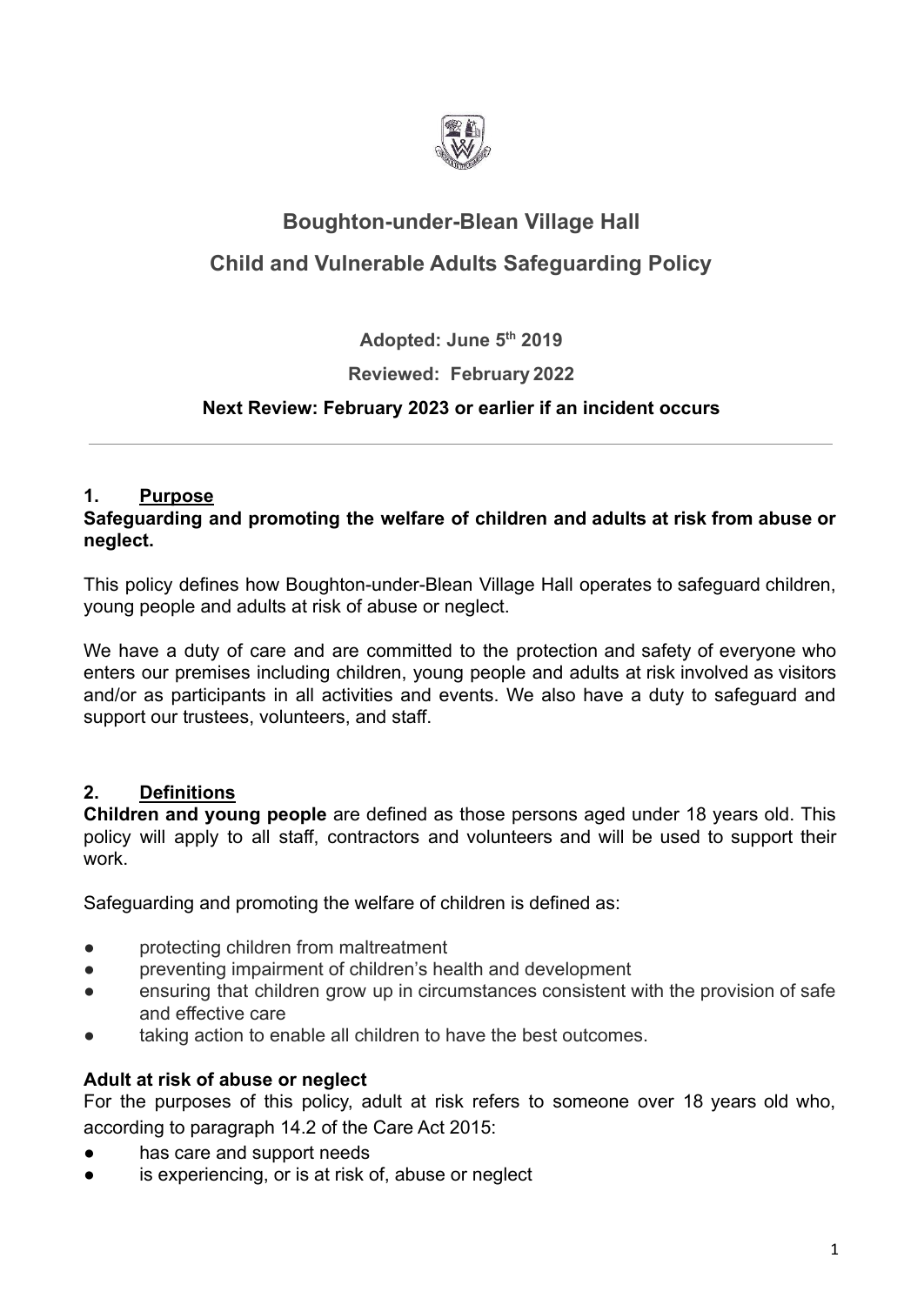as a result of their care and support needs is unable to protect himself or herself against the abuse or neglect or the risk of it.

If someone has care and support needs but is not currently receiving care or support from a health or care service, they may still be an adult at risk.

#### **3. Persons affected**

- All trustees, volunteers, and staff
- All those attending any activity or service that is being delivered from the village hall charity property
- All visitors and contractors

#### **4. Policy principle**

There can be no excuses for not taking all reasonable action to protect adults at risk of abuse, exploitation, radicalisation, and mistreatment. All citizens of the United Kingdom have their rights enshrined within the Human Rights Act 1998. People who are eligible to receive health and community care services may be additionally vulnerable to the violation of these rights by reason of disability, impairment, age, or illness.

Boughton-under-Blean Village Hall charity has a zero-tolerance approach to abuse.

Boughton-under-Blean Village Hall charity recognises that under the Care Act 2014, it has a duty for the care and protection of adults who are at risk of abuse. It also recognises its responsibilities for the safety and care of children under the Children Act 1989 and 2004.

Boughton-under-Blean Village Hall charity is committed to promoting wellbeing, harm prevention and to responding effectively if concerns are raised.

Boughton-under-Blean Village Hall charity is aware of the work of their local safeguarding Board/Partnership and other support organisations on the development and implementation of procedures for the protection of adults vulnerable from abuse. The policy is about stopping abuse where it is happening and preventing abuse where there is a risk that it may occur.

Boughton-under-Blean Village Hall Committee is committed to the following principles:

- The welfare of the child, young person or adult at risk is paramount
- All children, young people and adults at risk have the right to protection from abuse
- Safeguarding is everyone's responsibility: for services to be effective each professional and organisation should play their full part; and
- All suspicions and allegations of abuse must be properly reported to the relevant internal and external authorities and dealt with swiftly and appropriately.